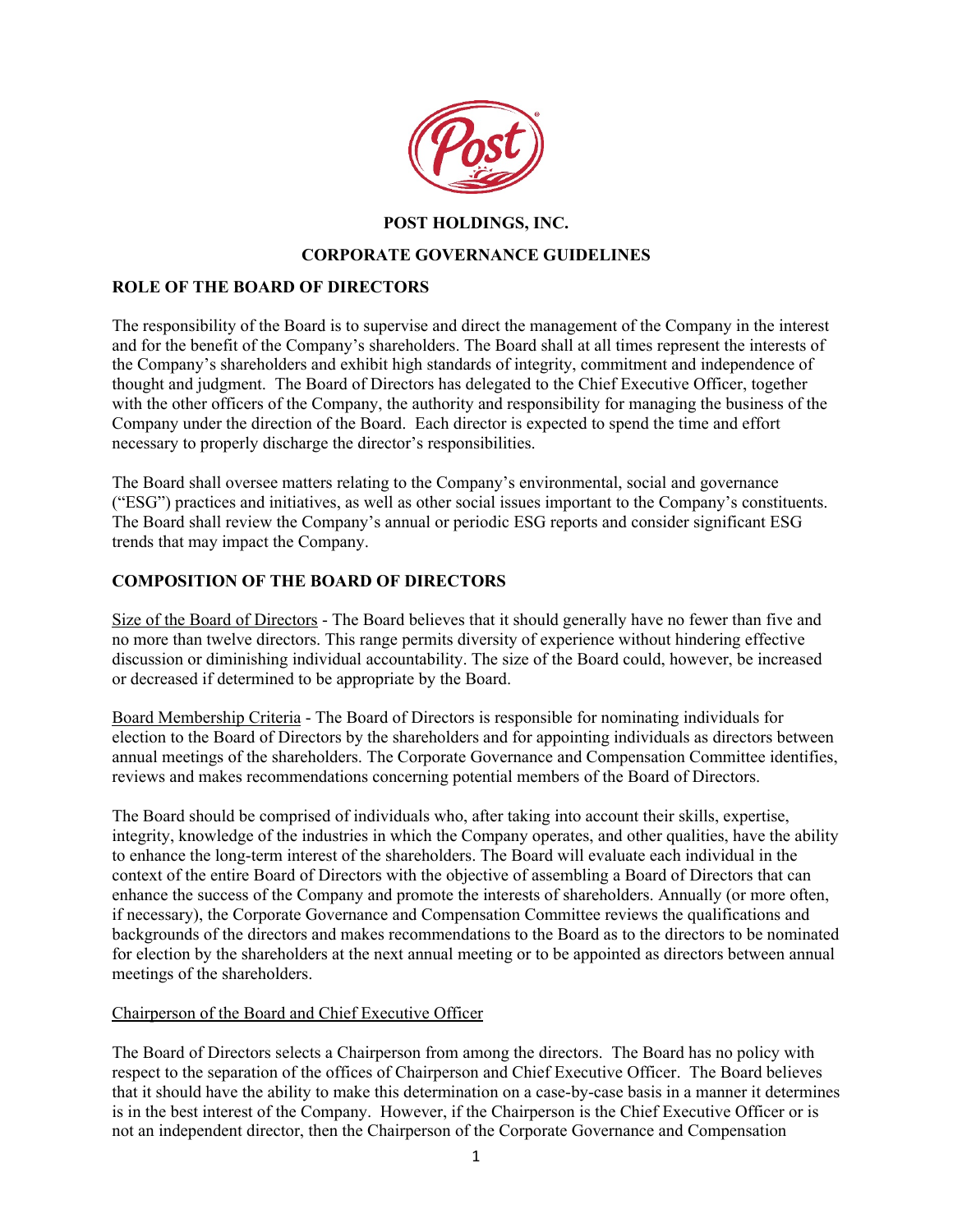Committee shall serve as Lead Director. If the Chairperson is not the Chief Executive Officer and is an independent director, then there shall be no Lead Director. The Lead Director shall have the roles and responsibilities set forth in Exhibit I.

Term Limits - The Board has not established term limits for directors. The Board believes term limits deprive the Company of the knowledge and expertise developed by directors from extended service on the Board of Directors.

Retirement of Board Members - A director shall not be eligible for reelection after his or her 72nd birthday unless the Corporate Governance and Compensation Committee determines that such director continues to meet the criteria for Board service and recommends to the Board that he or she stand for reelection notwithstanding his or her age.

Directors Who Change Their Present Job Responsibility - Directors who retire or significantly change the position they held when they became a member of the Board should not leave the Board of Directors simply because of such a change. However, upon any such event, the Corporate Governance and Compensation Committee will review the appropriateness of continued service on the Board of Directors by that director.

No Specific Limitation on Other Board Service - Directors are not prohibited from serving on boards and committees of other organizations, and the Board has not adopted any guidelines limiting such activities. Instead, each director is expected to ensure that other commitments do not interfere with the director's discharge of his or her duties. Directors are expected to inform the Chairperson of the Board and the Chairperson of the Corporate Governance and Compensation Committee upon becoming a director of any other public company or becoming a member of the audit committee of any other public company; provided, that no member of the Company's Audit Committee shall serve on more than two other public company audit committees unless the Board determines, in its judgment, that such simultaneous service would not impair the ability of such member to effectively serve on the Company's Audit Committee.

Director Orientation and Continuing Education - The Company shall provide new directors with a director orientation program to familiarize such directors with, among other things, the Company's business, strategic plans, significant financial, accounting and risk management issues, compliance programs, conflicts policies, code of business conduct and ethics, corporate governance guidelines, executive officers, internal auditors and independent auditors. The Company encourages and supports continuing director education and shall reimburse directors for reasonable expenses incurred in connection therewith.

Determination of Director Independence - A majority of the members of the Board shall be independent from the Company and its management. For a director to be deemed independent, the Board shall affirmatively determine that the director has no material relationship with the Company or its affiliates or any member of the senior management of the Company or his or her affiliates. In addition, the director must meet the independence standards of the New York Stock Exchange. The Board shall undertake an annual review of the independence of all non-employee directors. Directors have an affirmative obligation to inform the Board of any material changes in their circumstances or relationships that may impact their designation by the Board as "independent."

#### **BOARD MEETINGS**

Frequency of Meetings - The Board of Directors determines its schedule of Board meetings each year. The current schedule is for four regular meetings each year. A director is expected to regularly attend (in person, telephonically or by other means of remote communication) meetings of the Board and of the committees on which the director serves, and to review materials distributed in advance of meetings.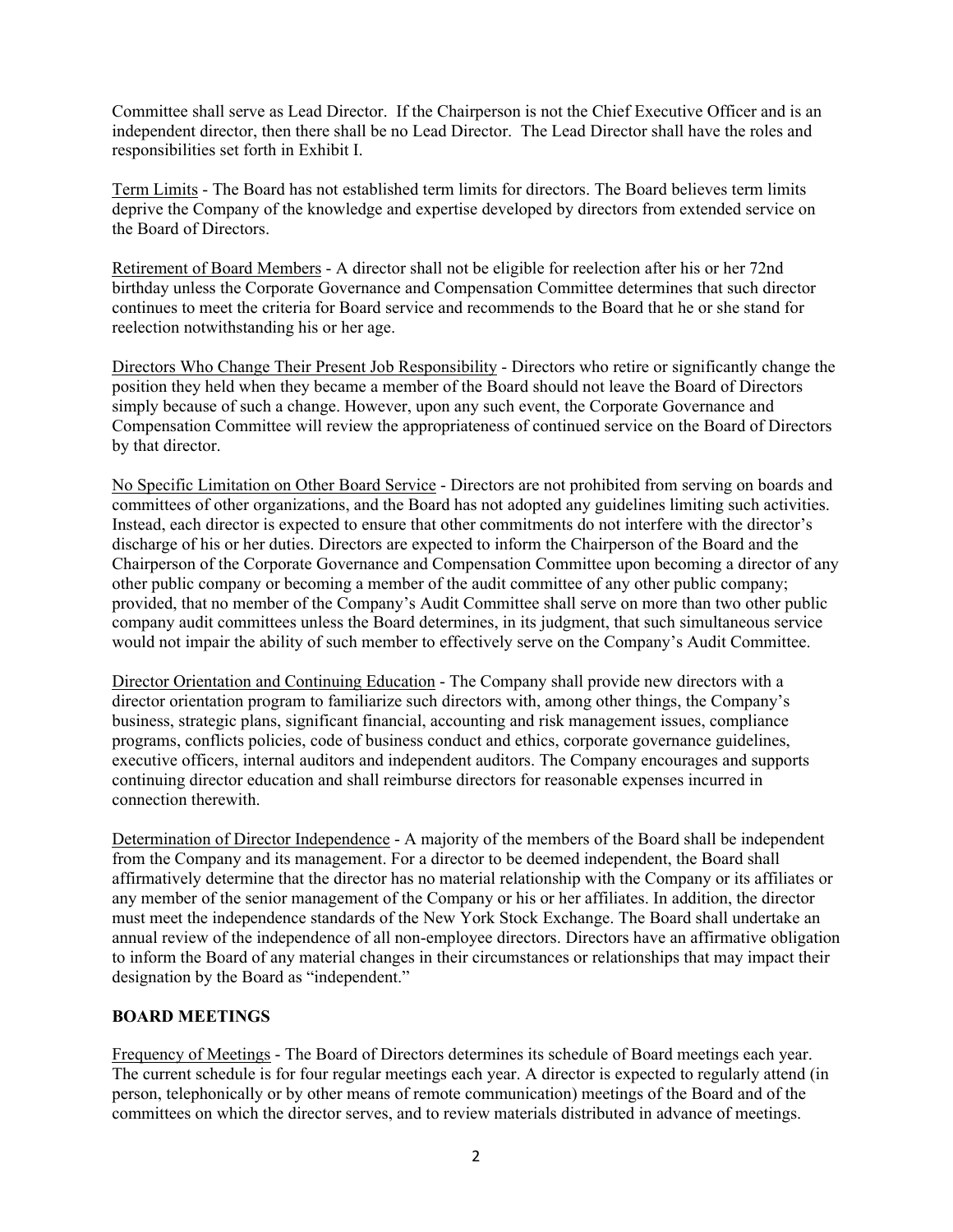Selection of Agenda Items - The Chairperson of the Board of Directors, in consultation with the Lead Director, establishes the agenda for each meeting. Each member of the Board may suggest additional items for the agenda.

Distribution of Materials - The minutes of the prior Board meeting, an agenda for the forthcoming meeting, and selected Company financial information and agenda item background materials must be distributed to Board members in advance of the meetings.

Access to Management and Advisors - Board members shall have unrestricted access to management of the Company. The Board of Directors shall have the authority to retain independent legal, accounting or other consultants to advise the Board and Board members shall have unrestricted access to such advisors.

Separate Session of Non-Management Directors - The non-management directors of the Company shall meet in regularly scheduled executive sessions without management no fewer than four times a year. The presiding director at these meetings shall be the Lead Director or other Board appointed non-management director in the event the Lead Director is unavailable.

## **DIRECTOR COMPENSATION**

The Company believes that the compensation paid to directors should be competitive and should encourage ownership of the Company's stock by directors. The Corporate Governance and Compensation Committee shall periodically review the compensation paid to directors by the Company and make recommendations to the Board of Directors concerning such compensation.

Employees of the Company serving as directors shall not receive any additional compensation for service on the Board of Directors.

#### **COMMITTEES**

#### Number and Names of Board Committees

The Board of Directors shall establish committees from time to time to assist it in discharging its obligations. There are currently four standing committees:

- *Audit Committee*
- *Corporate Governance and Compensation Committee*
- *Executive Committee*
- *Strategy and Financial Oversight Committee*

Each committee shall have a written charter, adopted and periodically reviewed by the Board of Directors and such committee. The purpose and responsibility of each committee shall be described in its respective charter. After each of its meetings, the committee shall report on the meeting to the Board of Directors.

#### Independence of Committee Members

The Audit and Corporate Governance and Compensation Committees shall be composed entirely of independent directors. The membership of each committee and the compensation paid to the members of each committee will comply with all applicable laws and regulations and the listing standards of the New York Stock Exchange.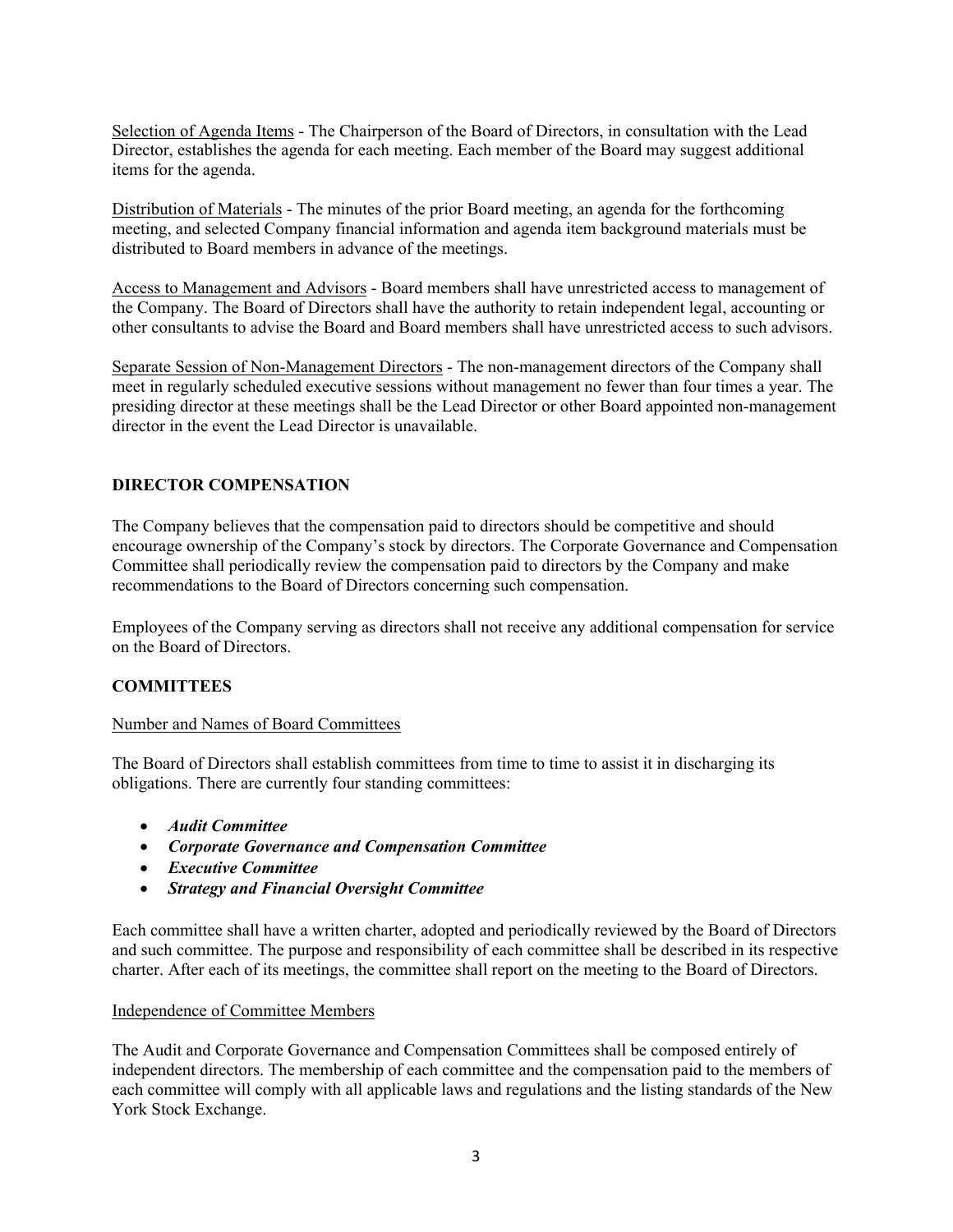## Committee Agendas

The Chairperson of each committee, in consultation with appropriate members of management, establishes the agenda for each meeting. Each member of the committee may suggest additional items for the agenda.

### Assignment of Committee Members

The Chairperson of the Board, after consideration of the advice, experience and expertise of individual directors and in consultation with the Chairperson of the Corporate Governance and Compensation Committee, recommends to the Board of Directors the assignment of directors to the committees of the Board of Directors, including the Chairpersons of the committees.

The Board of Directors does not mandate rotation of committee assignments or chairpersons. The Board of Directors believes that the knowledge and expertise developed by directors through extended service on a committee outweigh the benefits obtained through mandatory rotation.

# **PLANNING**

## Management Succession

The Board of Directors, with the review and advice of the Corporate Governance and Compensation Committee, plans for the succession to the position of the Chief Executive Officer. To assist the Board of Directors, the Chief Executive Officer annually provides to the Board an assessment of the Company's executive officers and their potential to succeed him or her. The Chief Executive Officer must also provide to the Board of Directors an assessment of persons considered potential successors to the other executive officers. In addition, the Chief Executive Officer must prepare a short-term succession plan providing for temporary delegation of authority in the event the Chief Executive Officer becomes unexpectedly unable to perform his or her duties.

#### Performance

Annually, the Corporate Governance and Compensation Committee shall:

- evaluate the performance of the Board of Directors and each committee thereof;
- discuss the results of its evaluations with the Board of Directors; and
- evaluate Section 16 executive officer performance on an annual basis in connection with compensation determinations.

The Corporate Governance and Compensation Committee will review these Corporate Governance Guidelines on an annual basis and recommend such changes to the Board of Directors as it determines to be necessary or appropriate.